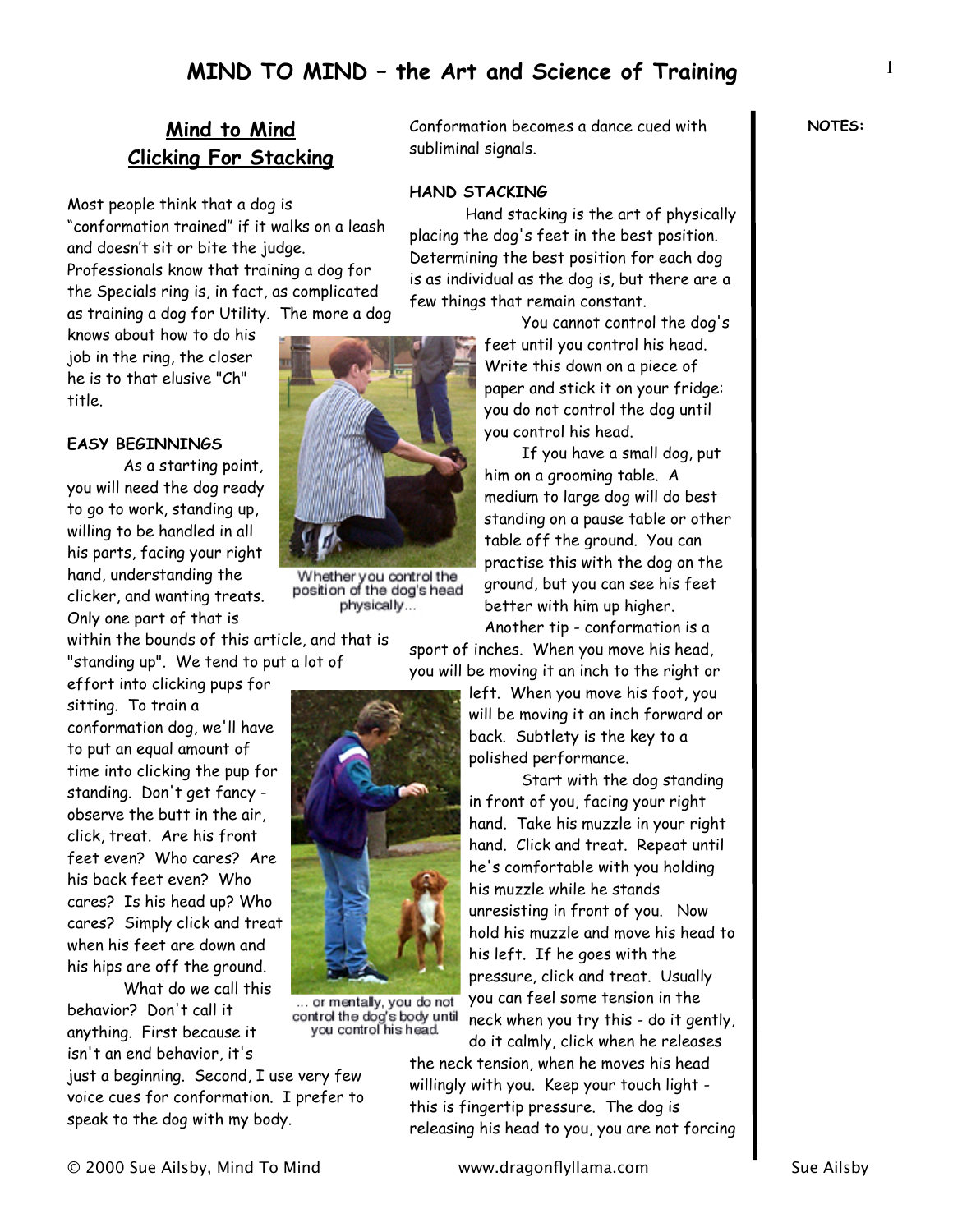it from side to side.

 When you can cup your hand under his muzzle and move his head easily from side to side, it's time to pay attention to his center of gravity. When he's standing naturally, he will have his weight evenly on his right front foot and his left front foot. As you move his head to the left, his weight shifts more to his left foot, taking the pressure off his right foot. As you move his head to his right, he will have more weight on his right foot and less on his left foot. We're going to take advantage of this.

 First, however, a tip: How To Avoid Looking Like A Newbie In The Conformation Ring. When you lift the dog's front foot, you do it from the ELBOW. Under no circumstances in the ring will you ever, ever,

ever touch a dog's front legs below the elbow. To move the dog's left front leg, reach over him with your left hand, take his left elbow firmly in hand, lift and move the leg to



Move the front leg from the elbow. Note the dog's weight evenly distributed on the remaining three legs, and the dog is perfectly balanced.

where you want it, and put it down.

 Whoa there! You forgot the head remember, if you don't control the head, you don't control the dog. Moving his leg starts from his head. With your right hand you are moving his head to his right, taking the weight off his left foot. He knows how to do this. Now reach over his withers and lift his left elbow up, click and treat. How did you click? I don't know - you had one hand full of muzzle and one hand full of elbow. Maybe you had a toe clicker. Maybe you had a helper. Or maybe you were using a vocal

CR such as "yes" instead of the click. However you did it, be sure that you don't ask for more until he's comfortable with you controlling both his head and his elbow.

 The last stage of moving his left foot is to put it back down. In the beginning, don't worry about WHERE you place it, you are just teaching the dog to allow you to pick it up and put it down. If he was comfortable with the foot where you got it from, put it back there. As the paw touches the ground, move his muzzle back to the left. This will shift his weight back onto the leg you just moved, thus anchoring it right where you put it. Click and treat for the weight shift.

 There are two ways to move his right front leg. You can leave your right hand to move his muzzle to his left, lean back a bit, and use your left hand to lift his right elbow. Or, you can stand over him, switch his muzzle to your left hand, and use your right hand on his right elbow. Personally I prefer the first way, as I want to leave the dog with as much personal space as possible.

 There are a hundred tiny victories for your team between holding the muzzle and placing both front legs correctly, I've only described a few of them. Sometimes you click because he was comfortable with you holding his muzzle. Sometimes you click for a weight shift to the left or right. Sometimes the click is for the appropriate paw lifting - by all means click when you feel the elbow rising to meet your hand when the weight is off it.

 The same rule applies to the rear as to the front: you will never, ever touch the back leg below the hock joint. It will be harder to get the weight off a rear leg, and it's important that you allow the dog a moment between gripping the hock and lifting it, in order to be sure that the dog's center of gravity is ready for your lift.

 To shift the weight off the left rear leg, move the dog's head to his right and slightly forward. Click the weight shift.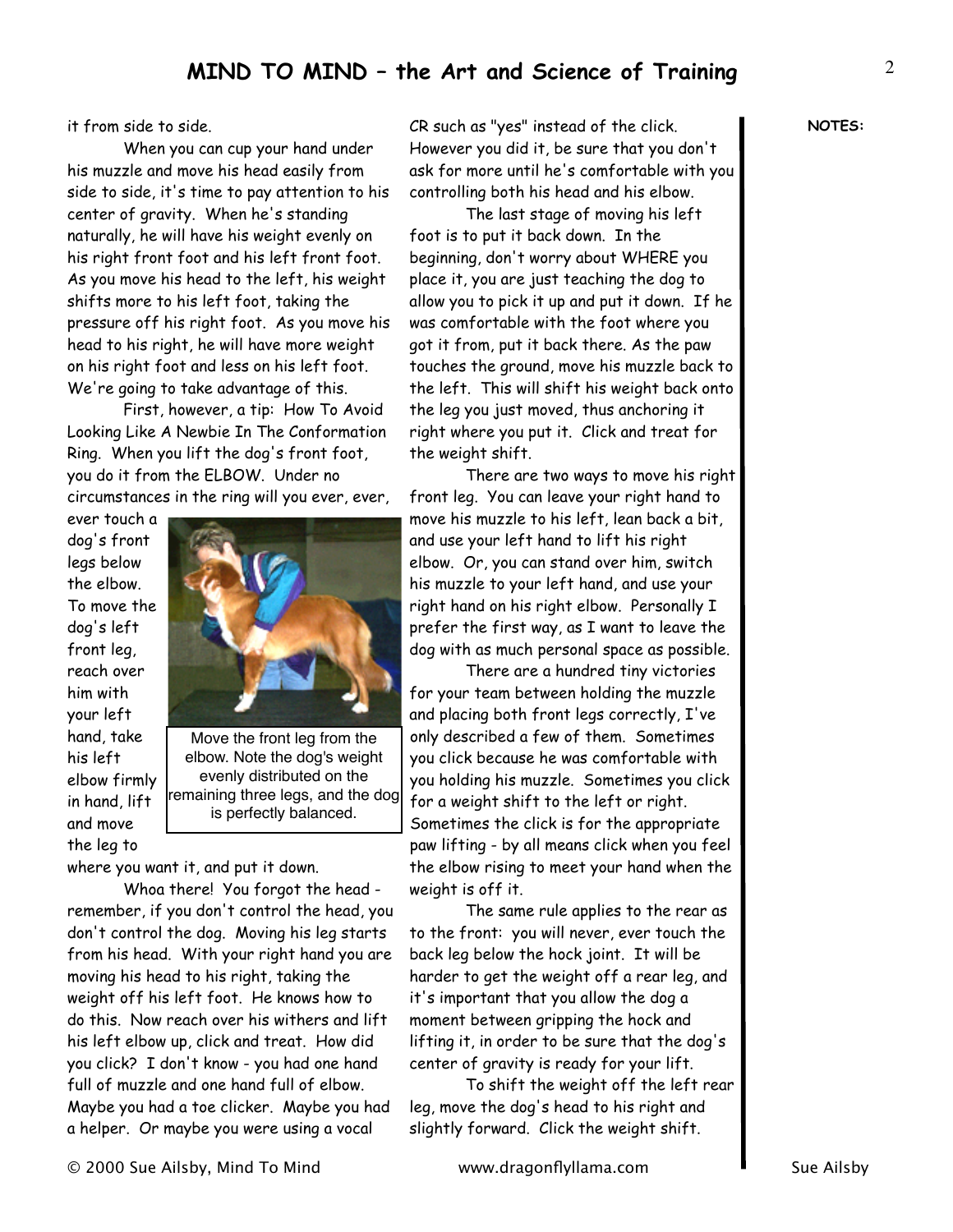When he's comfortable shifting his weight, pick up his left hock with your left hand, put it back down, and shift his weight back onto the left

hind leg by bringing his head back to a neutral position. Repeat for the right hind leg. Again,



leg comes up.

click and treat each tiny step. The dog needs to be completely confident that your cues to "shift and lift" will be calm, reasonable, and within his power to respond to.

### **FREE STACKING**

If you've gone through the first section on hand stacking, your dog now wants to remain standing, and is comfortable with you holding his muzzle, moving his head back and forth, and lifting and placing his feet from the elbow and hock.

 One of the most beautiful thing about show dogs, however, is the wonderful, subliminal communication between handler and dog. The ultimate show dog doesn't get "stacked", he simply arrives in front of the judge in the best position to show off everything he's got. In truth, he looks like the handler is only with him because it's against the rules for him to be there by himself. How do you teach that?

 Two words: free stacking. When you can use tiny, subtle signals to tell the dog where to put his feet and what to do with his center of gravity, you have Arrived.

 Most dogs don't free stack naturally because a) there aren't usually a herd of gazelle half a mile from the ring that they can look at, and b) most dogs are most

comfortable with their back feet slightly too close to their front feet. Obviously you must then ask the dog to move his front feet a step or two further forward to separate them from the back feet. Sounds simple. Ask the dog to move forward, and click when his front foot comes off the ground. Unfortunately, when you ask a dog to move forward, he always starts moving with his BACK feet first. Moving the back feet forward isn't going to solve the problem!

#### **Anchoring The Back Legs**

 In order to be able to move the front feet forward, you'll need to first teach him to anchor the back legs. If you can't ask him to move his front feet forward, you can ask him to move them from side to side.

 When you were hand stacking, you physically moved his head to the left, shifting his weight to the left and releasing his right leg. You're going to do the same thing now, but you're going to lure the head to the left rather than moving it physically.

 You can lure with bait, or you can lure with your hand as a target. Usually, I suggest luring with bait, at least initially, because you are looking for very subtle

movement of the feet, which will probably be easier to get with food.

 One more thing you need to know before you start. You are going to be moving



the dog's nose in an arc to his left. This arc

**NOTES:**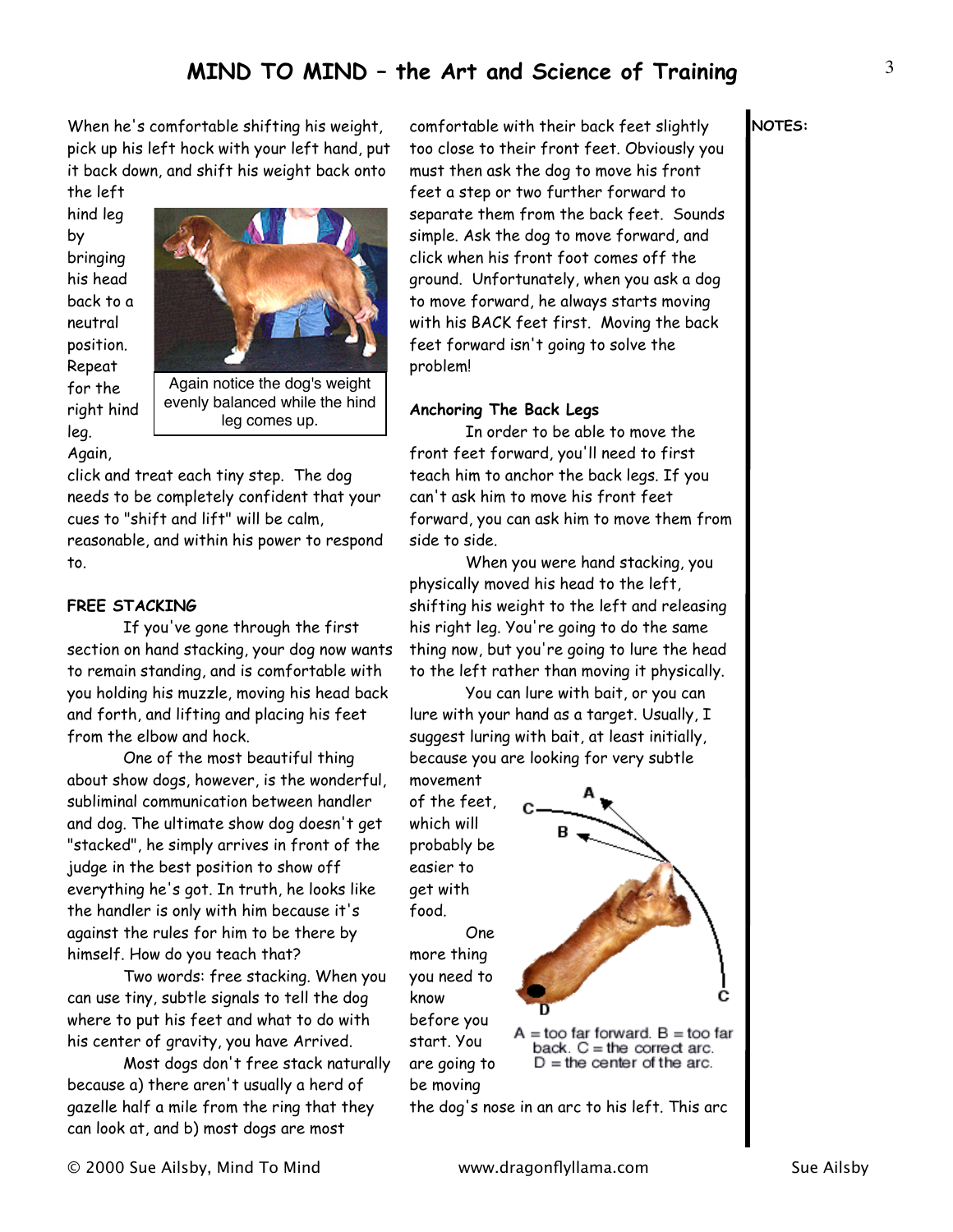is centered at the base of the dog's tail. Start with the dog standing

comfortably, preferably on a table, facing to your right. With your right hand, put a piece of bait right on his nose, and SLOWLY move his nose to his left. Don't watch his nose – watch his right foot. You should be able to see him move his head (that's what peripheral vision is for!), then his weight shifts to his left, then the right front foot starts to rise. Click, and pop the treat in his mouth. Try it again.

 What could have gone wrong? He could have stepped forward with a back foot. That's because you pulled him forward instead of around the arc (nose to "A" in the diagram). He could have stepped backward with his left front foot or a back foot. That's because you pushed him backward (nose to "B" in the diagram). Or he could have swung his back end to the right as his front end went to the left. That's because you tried to move his nose fast instead of very slowly.

 When he's lifting his right front foot well, try the same thing to the right. He's standing facing your right. With your right hand, lure his nose slowly on the arc to his right. Watch his left front foot. When it lifts, click and treat.

 Practise until the rear is well and truly anchored. You can move his front feet right or left with your lure, and the rear stays where you left it.

### **Center Of Gravity**

 Now you can begin to ask him to move his front feet forward. Not so fast! I didn't mean FORWARD forward, I meant SLIGHTLY forward on the arc! He'll move LEFT and forward, RIGHT and forward if you ask him slowly, until his front feet are where you want them.

 The next lesson will be shifting his center of gravity forward. He might be the best built dog in the world, but if he doesn't pull his weight forward when he's stacked,



Pushing too far backwards – the right front foot is lifting and will move back instead of sideways.



Pulling too far forward – right rear foot is lifting.



Just right – head has turned to the right, weight has shifted, left front foot is just about to lift.

**NOTES:**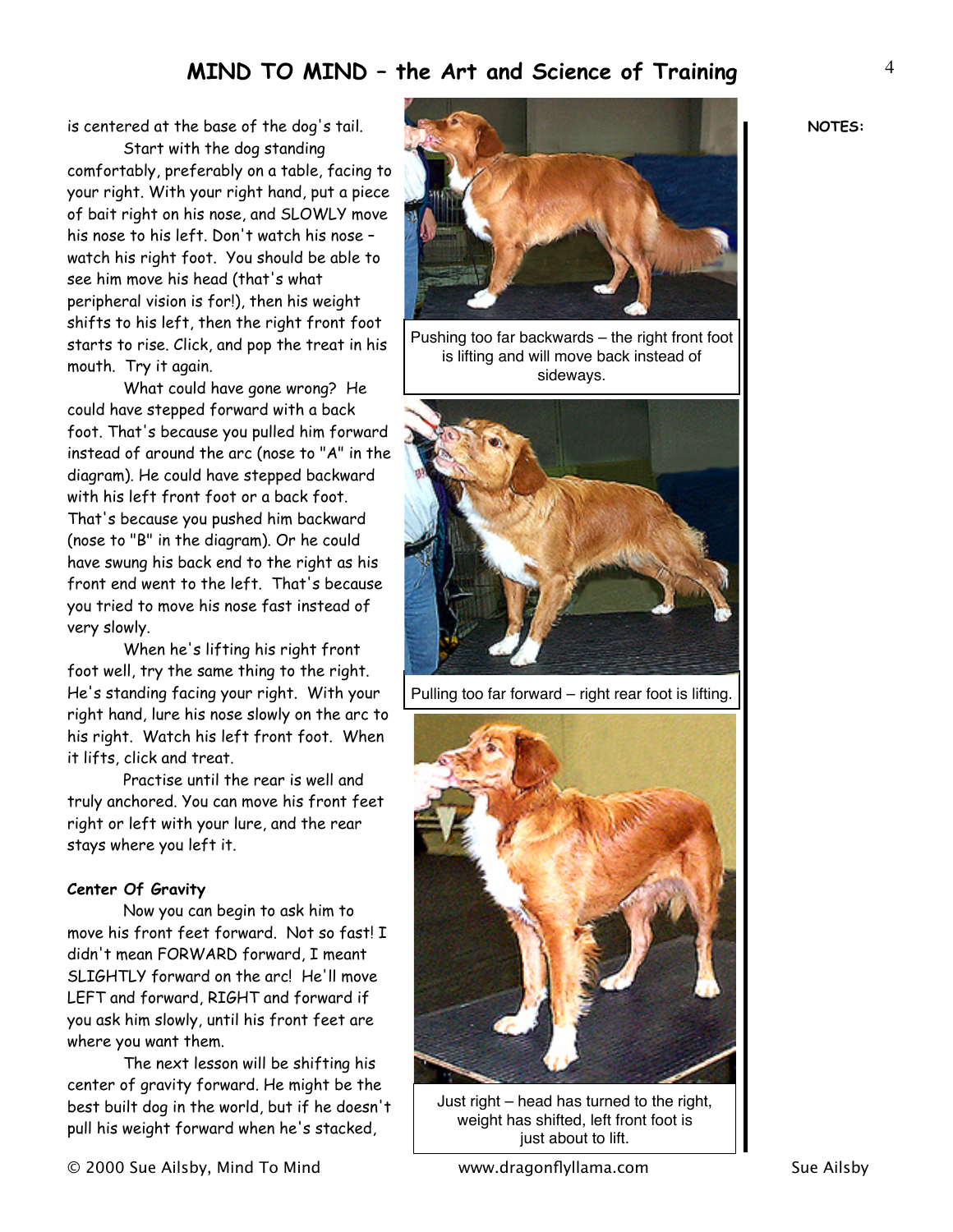he's going to look like he's slouching around the kitchen.

 You've taught him to anchor his back feet, and to move his front feet from side to side. Now you need to tell him that he can't move his front feet straight forward, ever (unless you're starting to gait, but then you'll be trotting, not watching him). You are now anchoring his front feet. Get him stacked, get his front feet where you want them, and then lure him very, very slowly forward. Watch carefully. If you pull him too far or too fast, he'll step forward and you'll have to pull the lure away quickly and start again.

 What is it exactly that you're watching carefully?? Just forward of the center of his back, there is a little dip, called the knick (neither "k" is silent). Watch the knick. When he leans forward, the skin beside the knick will shift. Yes, you can see it even on hairy dogs! Click the shift. What you're really clicking is the dog tightening the muscles that pull his weight forward.

 If you have a breed that needs to have the tail up in the ring, there is another benefit to tightening those muscles. The muscles which hold a tail down are part of a set which pull the dog backward, roach his back, move the center of gravity backwards, and move the dog into a submissive or fearful position. The muscles which raise the tail also pull the dog (and his center of gravity) forward, flatten the back, and make him look dominant, happy, and generally terrific. By teaching him to pull forward "over himself", you are teaching him to assume a dominant, winning attitude and raise his tail. If you don't want his tail up, you're going to have to hope he's built properly and can hold it correctly!

### **That Dog's A Mind Reader!**

 The next trick is making the whole event subliminal. There's not much point in free stacking if you have to get down on

your knees to stick your hand in the dog's face. I expect that by now the dog will be staring at your hand whenever he has the opportunity, in case it contains a treat. Good! Walk him into a stand, and try placing his front feet by simply moving your hand from side to side, instead of luring with a treat. Watch his feet, click and treat when the feet lift, just as you did when you started training him to stack. With a little work, you should be able to keep your hands at your waist and move his front feet by simply moving your right hand left or right a few inches. Eventually you will be able to simply look at one foot and the act of looking will produce a head tilt or shoulder motion enough to tell him to move that foot. People will be amazed!

 Once your dog is securely stacked, there is a neat game you can play with him to keep him stacked and alert in the ring. Get him stacked, stand in front of him, show him a treat, put it behind your back for a second, and if he's still stacked, click and toss the treat. You can toss it to him to catch, or skid it along the floor in any direction and let him chase it down. Start again. Gradually take longer and longer to get the treat behind your back, and longer and longer to click after the treat is hiding. The dog knows the treat is coming, but doesn't know when, or where it's going to go, so he stays alert.

#### **Setting The Back Legs**

 Teaching the dog to back up gives you control in several areas. If you aren't happy with how he's placed his back legs, you can reach down and move them by hand or, if he's reasonably well put together in the rear, you can simply ask him to back up a step, and proceed to free stack from there.

 There are two ways to teach backing. The simplest is to stand in front of him, slowly lean and step toward him until he takes a step backwards. Click the first